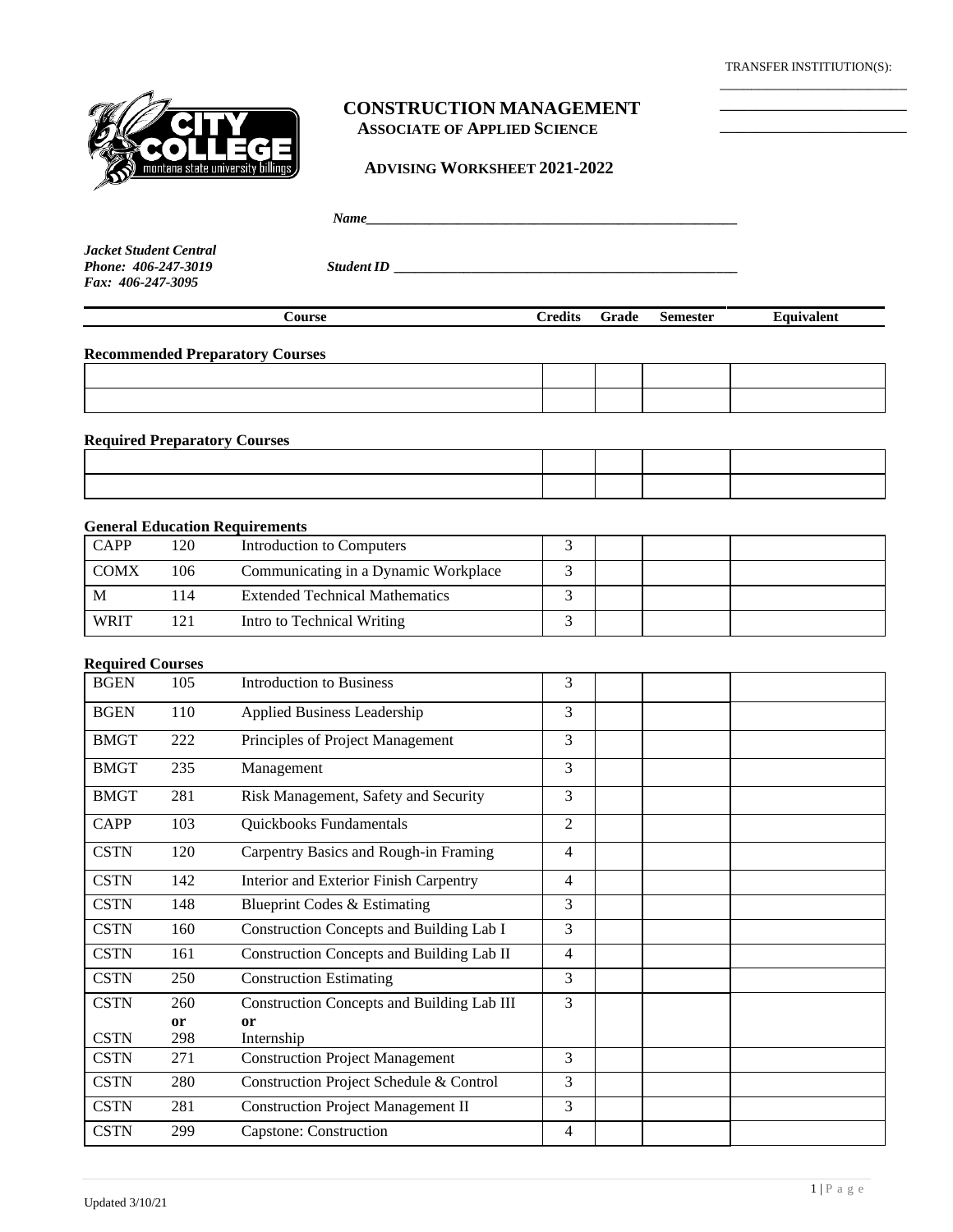### **TOTAL MINIMUM CREDITS REQUIRED 66**  *A grade of "C" (2.0) or higher is mandatory in all required courses*

| <b>Suggested Plan of Study</b> |                |                        |                |  |  |
|--------------------------------|----------------|------------------------|----------------|--|--|
| <b>First Semester</b>          | <b>Credits</b> | <b>Second Semester</b> | <b>Credits</b> |  |  |
| <b>CAPP 120</b>                | 3              | <b>BGEN 105</b>        | 3              |  |  |
| <b>CAPP 103</b>                | 2              | <b>COMX 106</b>        | 3              |  |  |
| <b>CSTN</b> 120                | 4              | CSTN 142               | 4              |  |  |
| <b>CSTN 148</b>                | 3              | CSTN <sub>250</sub>    | 3              |  |  |
| CSTN 160                       | 3              | <b>WRIT 121</b>        | 3              |  |  |
| M 114                          | 3              | <b>TOTAL</b>           | 16             |  |  |
| <b>TOTAL</b>                   | 18             |                        |                |  |  |
| <b>Third Semester</b>          | <b>Credits</b> | <b>Fourth Semester</b> | <b>Credits</b> |  |  |
| <b>BGEN 110</b>                | 3              | <b>BMGT 222</b>        | 3              |  |  |
| <b>BMGT 235</b>                | 3              | CSTN 260 or 298        | 3              |  |  |
| <b>BMGT 281</b>                | 3              | CSTN <sub>280</sub>    | 3              |  |  |
| <b>CSTN 161</b>                | 4              | CSTN 281               | 3              |  |  |
| <b>CSTN 271</b>                | 3              | <b>CSTN 299</b>        | 4              |  |  |
|                                |                | TOTAL                  |                |  |  |

Transcript evaluation (if applicable completed) by: \_\_\_\_\_\_\_\_\_\_\_\_\_\_\_\_\_\_\_\_\_\_\_\_\_on \_\_/\_\_\_/\_\_\_\_\_

## **Developing a Plan of Study**

To facilitate course planning and scheduling, students should be aware that not all courses are offered every semester. Some courses require pre-requisites and preparatory courses to be successfully completed or co-requisites be taken simultaneously.

#### **Program Specific Information**

Students should know the following information:

- 1.) This is a fall start program. This program is generally an all-day program with core classes offered at particular times only.
- 2.) This program builds from one semester to the next. Many of the required courses are sequential in order and failure to pass one semester can impact the next.
- 3.) Some courses in this program requires you to work outside, so be prepared for the elements.
- 4.) Students that earn an AAS degree and want to further their education thus career; are able to go on for a Bachelor of Applied Science degree through MSUB. There are a variety of thematic concentrations for completing the BAS degree. Please consult with an advisor for more information.